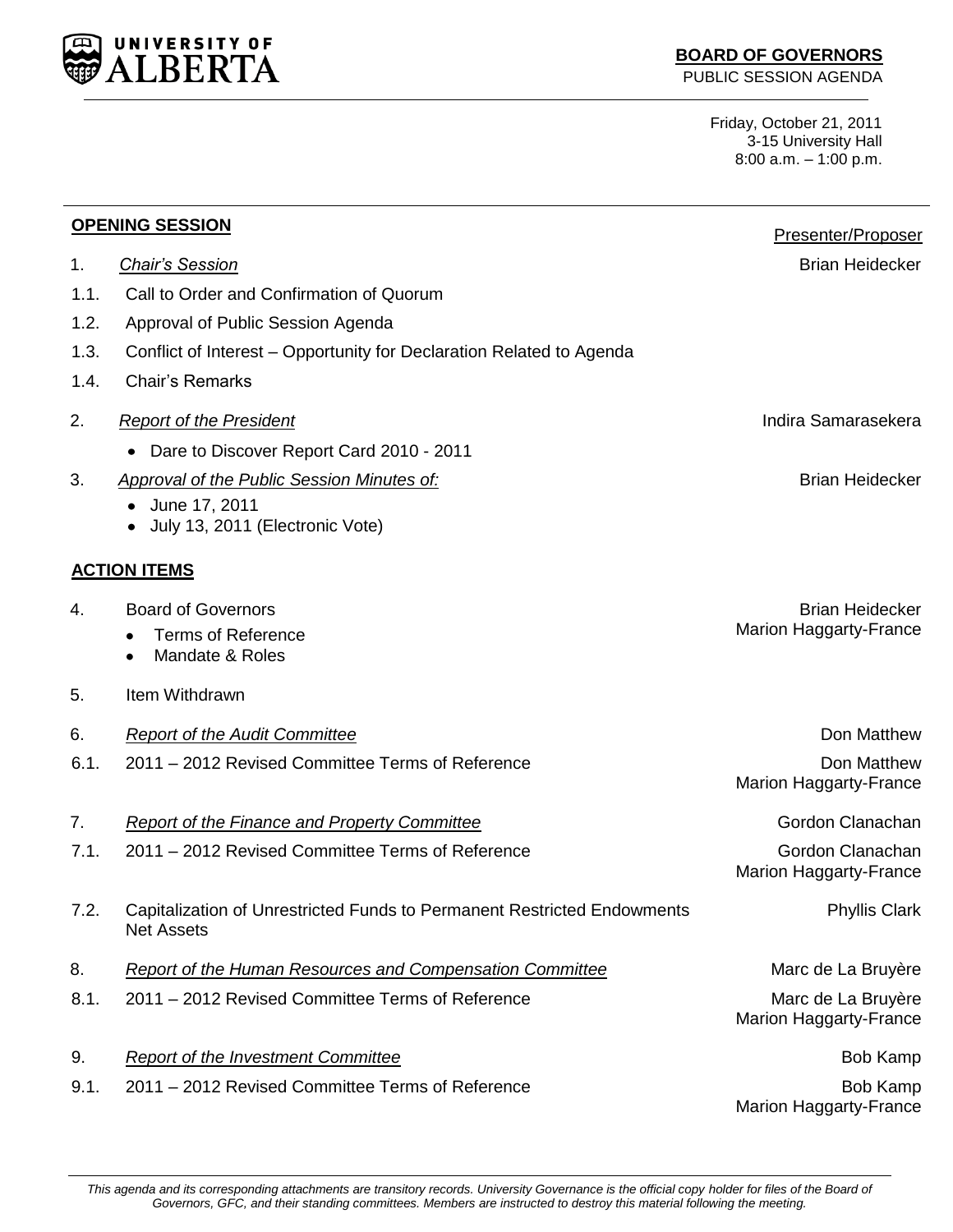## 9.2. University Investment Funds Policy Bob American Channel Bob Kamp Bob Kamp

Ron Ritter

Marion Haggarty-France

Marion Haggarty-France

Marion Haggarty-France

Phyllis Clark

O'Neil Outar

| <b>Ove Minsos</b><br>Report of the Learning and Discovery Committee | 10. |
|---------------------------------------------------------------------|-----|
|---------------------------------------------------------------------|-----|

- 10.1. 2011 2012 Revised Committee Terms of Reference **Communists** Ove Minsos
- 11. **Report of the Safety, Health and Environment Committee** June 1996 and Sum Hole
- 11.1. 2011 2012 Revised Committee Terms of Reference **Jum Hole** Jim Hole
- 12. *Report of the University Relations Committee* Agnes Hoveland **Agnes Hoveland**
- 12.1. 2011 2012 Revised Committee Terms of Reference **Agnes Hoveland** Agnes Hoveland
- 12.2. University of Alberta Annual Report **Agnes Hoveland** Agnes Hoveland
- 12.3. Prospect Management Policy **Agnes Hoveland Agnes Hoveland**

## **INFORMATION REPORTS**

14.9. Policy Update (PMP)

| 13.   | <b>Report of the Audit Committee</b>                                                             | Don Matthew      |
|-------|--------------------------------------------------------------------------------------------------|------------------|
| 13.1. | 2011-12 Workplan for the Committee                                                               |                  |
| 13.2. | Contract Review and Signing Authority Policy and Procedure                                       |                  |
| 13.3. | Annual Internal Audit Plan                                                                       |                  |
| 13.4. | Management's Quarterly Financial Statements and Review                                           |                  |
| 13.5. | <b>Current Accounting and Financial Reporting Issues</b><br>(Update on New Accounting Standards) |                  |
| 13.6. | Management's Quarterly Compliance Certificate                                                    |                  |
| 13.7. | Management's Quarterly FOIPP Compliance Certificate                                              |                  |
| 13.8. | University of Alberta Annual Report (Financials only)                                            |                  |
|       | 13.9. Update on Risk-Based Internal Audit Plan                                                   |                  |
| 14.   | <b>Report of the Finance and Property Committee</b>                                              | Gordon Clanachan |
| 14.1. | 2011-12 Workplan for the Committee                                                               |                  |
| 14.2. | <b>Dentistry Pharmacy Redevelopment</b>                                                          |                  |
| 14.3. | Update on Balmoral Project                                                                       |                  |
| 14.4. | <b>Project Management Office Quarterly Status Report</b>                                         |                  |
| 14.5. | Functional Naming of Physical Entity - Forum, Augustana Campus                                   |                  |
| 14.6. | <b>Quarterly Financial Review</b>                                                                |                  |
| 14.7. | <b>Results of Expert Forum</b>                                                                   |                  |
|       | 14.8. Tuition Briefing                                                                           |                  |

This agenda and its corresponding attachments are transitory records. University Governance is the official copy holder for files of the Board of *Governors, GFC and their standing committees. Members are instructed to destroy this material following the meeting.*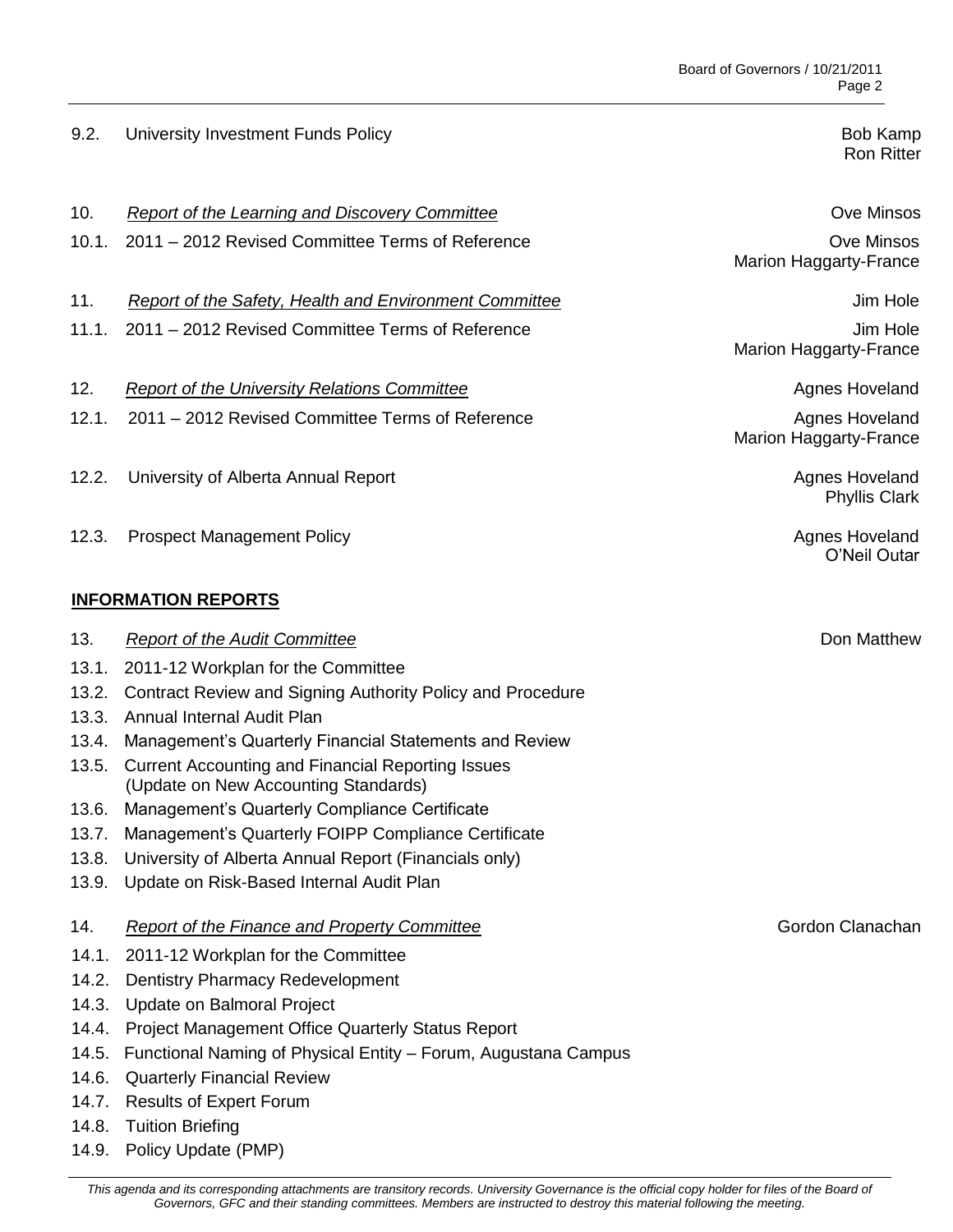# 14.10. Facility Tour of Edmonton Clinic Health Academy

14.11. July 14, 2011 Electronic Vote

| 15.   | <b>Report of the Human Resources and Compensation Committee</b>                       | Marc de La Bruyère |
|-------|---------------------------------------------------------------------------------------|--------------------|
| 15.1. | Presentation by and Discussion with President of NASA                                 |                    |
| 15.2. | Presentation by and Discussion with President of AASUA                                |                    |
| 15.3. | 2011-12 Workplan for the Committee                                                    |                    |
| 15.4. | Appointment of Committee Vice-Chair                                                   |                    |
| 15.5. | Board Appointments to Vice-President Review Committee (F&O)                           |                    |
| 15.6. | Universities Academic Pension Plan (UAPP) Annual Report                               |                    |
| 15.7. | Indicators of Health & Disability Annual Report                                       |                    |
| 15.8. | <b>Renewal of Benefits Contracts</b>                                                  |                    |
| 16.   | <b>Report of the Investment Committee</b>                                             | Gordon Clanachan   |
| 16.1. | Absolute Return Manager Search Update                                                 |                    |
| 16.2. | Real Estate Manager Search Update                                                     |                    |
| 16.3. | Performance and Portfolios for the Quarter                                            |                    |
| 16.4. | <b>ABCP Update</b>                                                                    |                    |
| 16.5. | <b>CAUBO Endowment Survey</b>                                                         |                    |
| 16.6. | <b>Conflict of Interest Disclosure</b>                                                |                    |
| 16.7. | In Camera Session                                                                     |                    |
| 17.   | <b>Report of the Learning and Discovery Committee</b>                                 | <b>Ove Minsos</b>  |
| 17.1. | 2011-12 Workplan for the Committee                                                    |                    |
| 17.2. | Appointment of Committee Vice-Chair                                                   |                    |
| 17.3. | Augustana Unit Review Summary Report                                                  |                    |
| 17.4. | <b>Annual Report on Enrolment</b>                                                     |                    |
| 18.   | Report of the Safety, Health and Environment Committee                                | Jim Hole           |
| 18.1. | 2011-12 Workplan for the Committee                                                    |                    |
| 18.2. | Appointment of Committee Vice-Chair                                                   |                    |
| 18.3. | Occupational Health and Safety Presentation                                           |                    |
| 18.4. | Commission on Accreditation for Law Enforcement Agencies                              |                    |
| 18.5. | <b>Certification of Cyclotron Facility</b>                                            |                    |
| 19.   | <b>Report of the University Relations Committee</b>                                   | Agnes Hoveland     |
| 19.1. | Appointment of Committee Vice-Chair                                                   |                    |
| 19.2. | 2011-12 Workplan for the Committee                                                    |                    |
| 19.3. | <b>University Relations Report</b>                                                    |                    |
| 19.4. | University Philanthropy and Development Report<br>(Alumni Impact Survey Presentation) |                    |
| 19.5. | Senate Update                                                                         |                    |